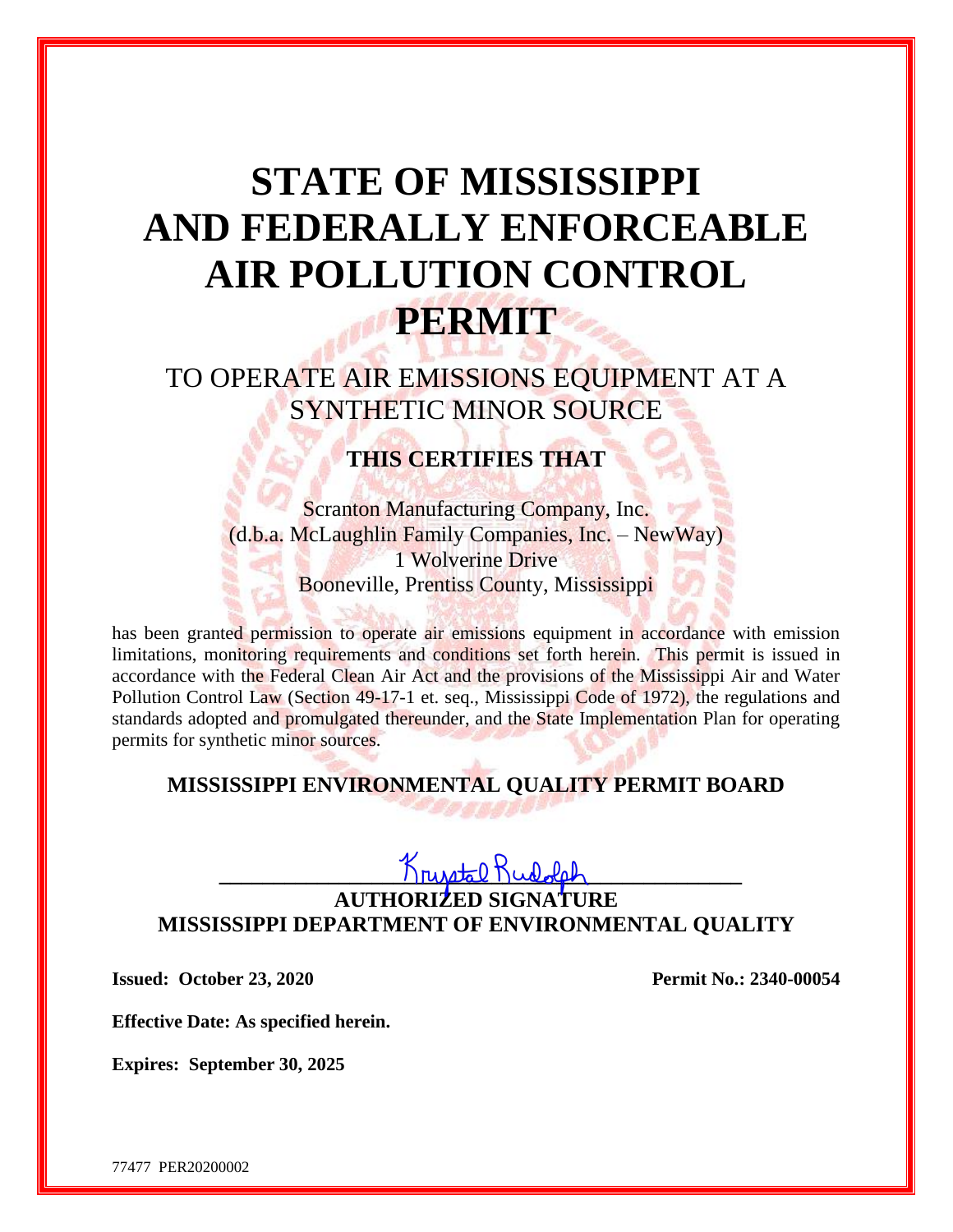### **SECTION 1**

#### **A. GENERAL CONDITIONS**

1. This permit is for air pollution control purposes only.

(Ref.: 11 Miss. Admin. Code Pt. 2, R. 2.1.D.)

2. This permit is a Federally-approved permit to operate a synthetic minor source as described in Mississippi Administrative Code, Title 11, Part 2, Chapter 2, Rule 2.4.D.

(Ref.: 11 Miss. Admin. Code Pt. 2, R. 2.4.D.)

3. Any activities not identified in the application are not authorized by this permit.

(Ref.: Miss. Code Ann. 49-17-29 1.b)

4. The knowing submittal of a permit application with false information may serve as the basis for the Permit Board to void the permit issued pursuant thereto or subject the applicant to penalties for constructing or operating without a valid permit.

(Ref.: 11 Miss. Admin. Code Pt. 2, R. 2.2.B.(5).)

5. The issuance of a permit does not release the permittee from liability for constructing or operating air emissions equipment in violation of any applicable statute, rule, or regulation of state or federal environmental authorities.

(Ref.: 11 Miss. Admin. Code Pt. 2, R. 2.2.B.(7).)

6. It shall not be a defense for a permittee in an enforcement action that it would have been necessary to halt or reduce the permitted activity in order to maintain compliance with the conditions of this permit unless halting or reducing activity would create an imminent and substantial endangerment threatening the public health and safety of the lives and property of the people of this state.

(Ref.: 11 Miss. Admin. Code Pt. 2, R. 2.2.B.(15)(a).)

7. The issuance of this permit does not convey any property rights in either real or personal property, or any exclusive privileges, nor does it authorize any injury to private property or any invasion of personal rights, nor any infringement of Federal, State or local laws or regulations.

(Ref.: 11 Miss. Admin. Code Pt. 2, R. 2.2.B.(15)(c).)

8. The permittee shall allow the Mississippi Department of Environmental Quality (MDEQ) Office of Pollution Control and the Mississippi Environmental Quality Permit Board and/or their authorized representatives, upon the presentation of credentials: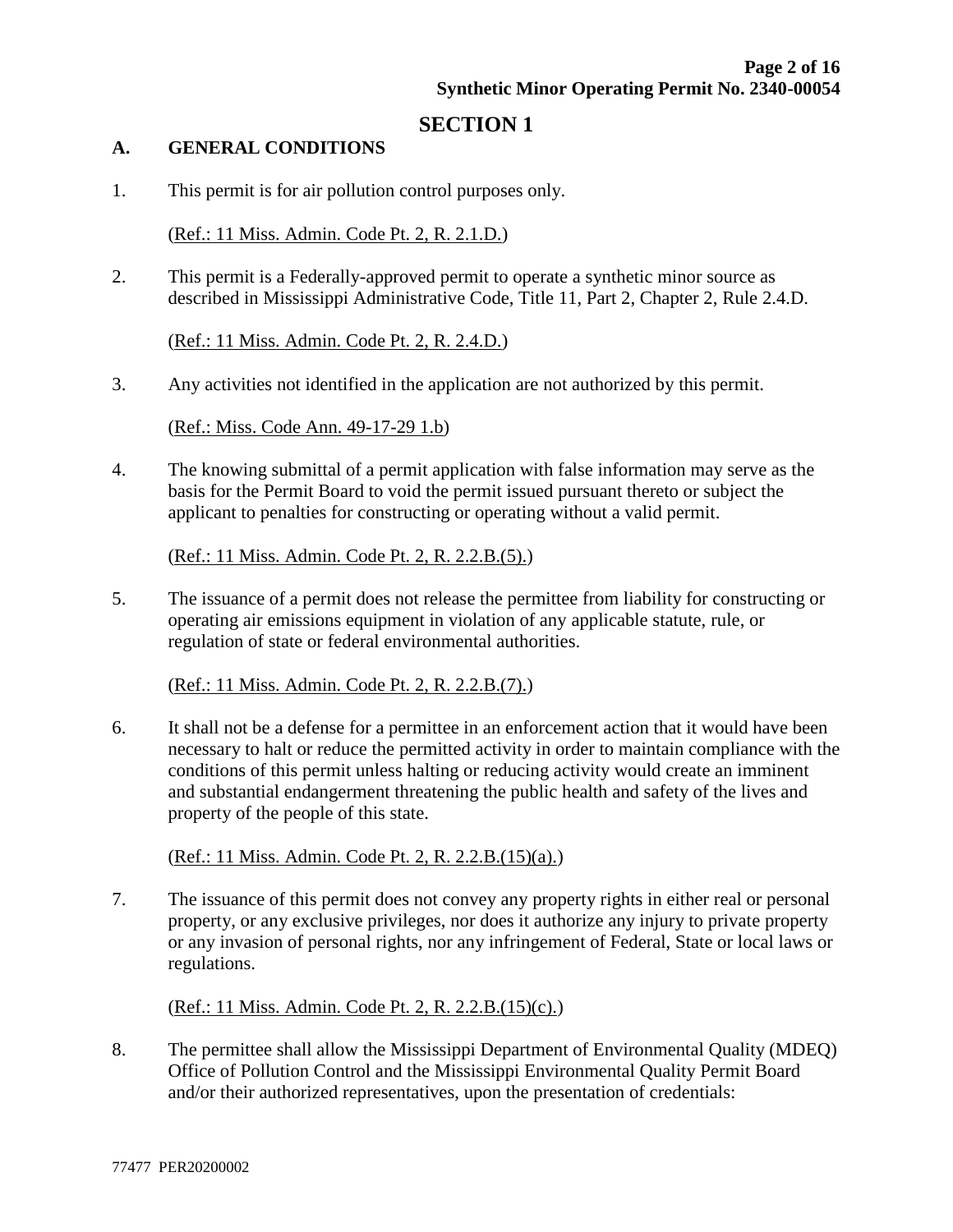- (a) To enter upon the permittee's premises where an air emission source is located or in which any records are required to be kept under the terms and conditions of this permit, and
- (b) At reasonable times to have access to and copy any records required to be kept under the terms and conditions of this permit; to inspect any monitoring equipment or monitoring method required in this permit; and to sample any air emission.

#### (Ref.: Miss. Code Ann. 49-17-21)

9. Except for data determined to be confidential under the Mississippi Air & Water Pollution Control Law, all reports prepared in accordance with the terms of this permit shall be available for public inspection at the offices of the MDEQ Office of Pollution Control.

#### (Ref.: Miss. Code Ann. 49-17-39)

10. The provisions of this permit are severable. If any provision of this permit, or the application of any provision of this permit to any circumstances, is challenged or held invalid, the validity of the remaining permit provisions and/or portions thereof or their application to other persons or sets of circumstances, shall not be affected thereby.

#### (Ref.: 11 Miss. Admin. Code Pt. 2, R. 2.1.D.(7).)

11. This permit does not authorize a modification as defined in Mississippi Administrative Code, Title 11, Part 2, Chapter 2 – *Permit Regulations for the Construction and/or Operation of Air Emission Equipment*. A modification may require a Permit to Construct and a modification of this permit.

"*Modification*" is defined as any physical change in or change in the method of operation of a facility which increases the actual emissions or the potential uncontrolled emissions of any air pollutant subject to regulation under the Federal Act emitted into the atmosphere by that facility or which results in the emission of any air pollutant subject to regulation under the Federal Act into the atmosphere not previously emitted. A physical change or change in the method of operation shall not include:

- (a) Routine maintenance, repair, and replacement;
- (b) Use of an alternative fuel or raw material by reason of an order under Sections 2(a) and (b) of the Federal Energy Supply and Environmental Coordination Act of 1974 (or any superseding legislation) or by reason of a natural gas curtailment plan pursuant to the Federal Power Act;
- (c) Use of an alternative fuel by reason of an order or rule under Section 125 of the Federal Act;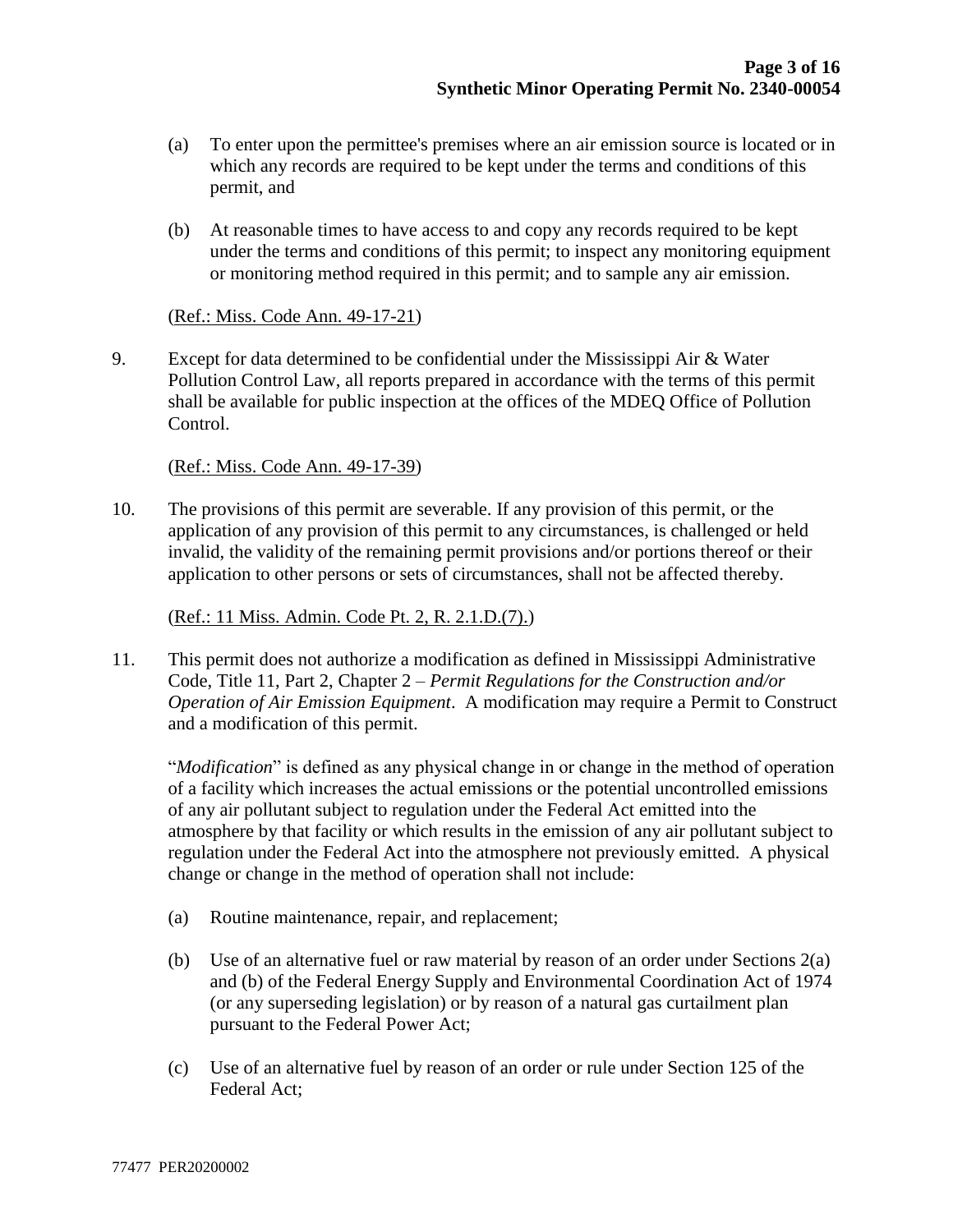- (d) Use of an alternative fuel or raw material by a stationary source which:
	- (1) The source was capable of accommodating before January 6, 1975, unless such change would be prohibited under any federally enforceable permit condition which was established after January 6, 1975, pursuant to 40 CFR 52.21 or under regulations approved pursuant to 40 CFR Part 51 – Subpart I, or 40 CFR 51.166; or
	- (1) The source is approved to use under any permit issued under 40 CFR 52.21 or under regulations approved pursuant to 40 CFR Part 51 – Subpart I, or 40 CFR 51.166;
- (e) An increase in the hours of operation or in the production rate unless such change would be prohibited under any federally enforceable permit condition which was established after January 6, 1975, pursuant to 40 CFR 52.21 or under regulations approved pursuant to 40 CFR Part 51 – Subpart I or 40 CFR 51.166; or
- (f) Any change in ownership of the stationary source.

(Ref.: 11 Miss. Admin. Code Pt. 2, R. 2.1.C.(15).)

#### **B. GENERAL OPERATIONAL CONDITIONS**

1. Should the Executive Director of the MDEQ declare an Air Pollution Emergency Episode, the permittee will be required to operate in accordance with the permittee's previously approved Emissions Reduction Schedule or, in the absence of an approved schedule, with the appropriate requirements specified in Mississippi Administrative Code, Title 11, Part 2, Chapter 3 – *Regulations for the Prevention of Air Pollution Emergency Episodes* for the level of emergency declared.

(Ref.: 11 Miss. Admin. Code Pt. 2, R. 2.10.)

2. Any diversion from or bypass of collection and control facilities is prohibited, except as provided for in Mississippi Administrative Code, Title 11, Part 2, Chapter 1, Rule 1.10 – *"Provisions for Upsets, Start-Ups, and Shutdowns"*.

(Ref.: 11 Miss. Admin. Code Pt. 2, R. 1.10.)

3. Solids removed in the course of control of air emissions shall be disposed of in a manner such as to prevent the solids from becoming windborne and to prevent the materials from entering State waters without the proper environmental permits.

 $(Ref.: Miss. Code Ann. 49-17-29 1.a.(i - ii))$ 

4. Except as otherwise specified herein, the permittee shall be subject to the following provisions with respect to upsets, startups, and shutdowns.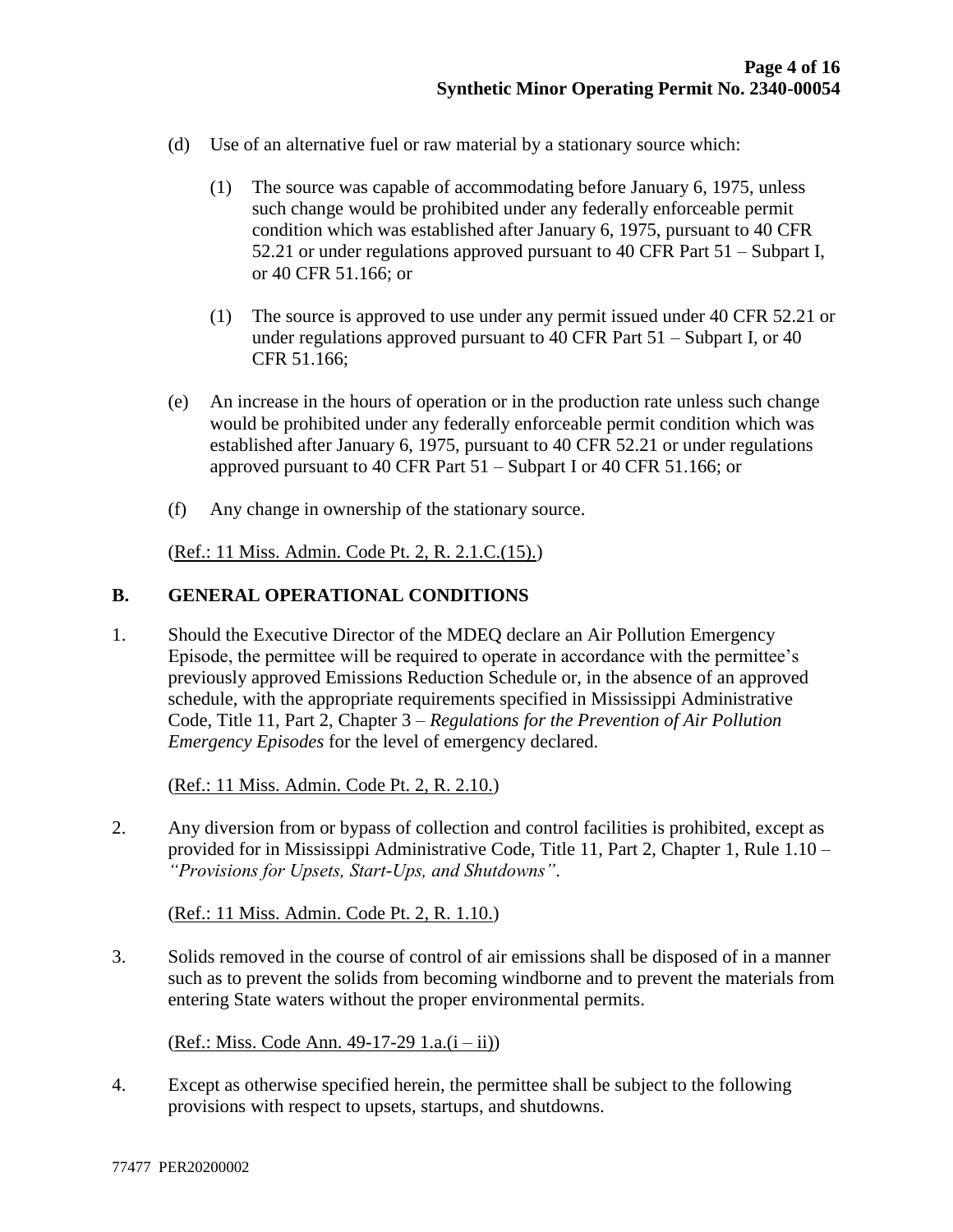- (a) Upsets (as defined in 11 Miss. Admin. Code Pt. 2, R. 1.2.)
	- (1) For an upset, the Commission may pursue an enforcement action for noncompliance with an emission standard or other requirement of an applicable rule, regulation, or permit. In determining whether to pursue enforcement action, and/or the appropriate enforcement action to take, the Commission may consider whether the source has demonstrated through properly signed contemporaneous operating logs or other relevant evidence the following:
		- (i) An upset occurred and that the source can identify the cause(s) of the upset;
		- (ii) The source was at the time being properly operated;
		- (iii) During the upset the source took all reasonable steps to minimize levels of emissions that exceeded the emission standard or other requirement of an applicable rule, regulation, or permit;
		- (iv) That within five (5) working days of the time the upset began, the source submitted a written report to the Department describing the upset, the steps taken to mitigate excess emissions or any other noncompliance, and the corrective actions taken and;
		- (v) That as soon as practicable but no later than twenty-four (24) hours of becoming aware of an upset that caused an immediate adverse impact to human health or the environment beyond the source boundary or caused a general nuisance to the public, the source provided notification to the Department.
	- (2) In any enforcement proceeding by the Commission, the source seeking to establish the occurrence of an upset has the burden of proof.
	- (3) This provision is in addition to any upset provision contained in any applicable requirement.
	- (4) These upset provisions apply only to enforcement actions by the Commission and are not intended to prohibit EPA or third party enforcement actions.
- (b) Start-ups and Shutdowns (as defined in 11 Miss. Admin. Code Pt. 2, R. 1.2.)
	- (1) Start-ups and shutdowns are part of normal source operation. Emission limitations apply during startups and shutdowns unless source specific emission limitations or work practice standards for start-ups and shutdowns are defined by an applicable rule, regulation, or permit.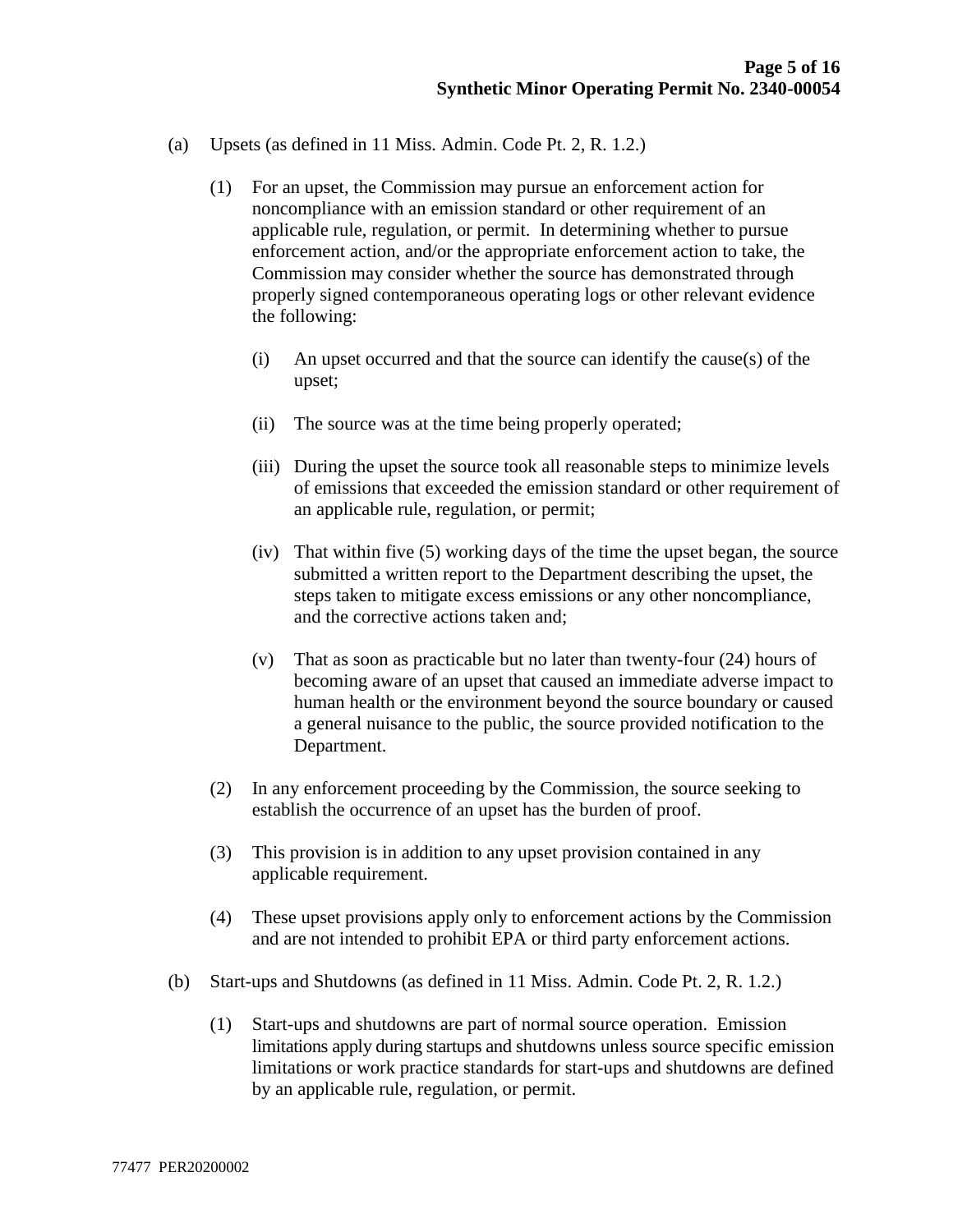- (2) Where the source is unable to comply with existing emission limitations established under the State Implementation Plan (SIP) and defined in Mississippi Administrative Code, Title 11, Part 2, Chapter 1, the Department will consider establishing source specific emission limitations or work practice standards for start-ups and shutdowns. Source specific emission limitations or work practice standards established for start-ups and shutdowns are subject to the requirements prescribed in Mississippi Administrative Code, Title 11, Part 2, Rule 1.10.B.(2)(a) through (e).
- (3) Where an upset as defined in Rule 1.2 occurs during startup or shutdown, see the upset requirements above.

#### (Ref.: 11 Miss. Admin. Code Pt. 2, R. 1.10.)

- 5. *Compliance Testing*: Regarding compliance testing (as applicable):
	- (a) The results of any emissions sampling and analysis shall be expressed both in units consistent with the standards set forth in any "Applicable Rules and Regulations" or this permit and in units of mass per time.
	- (b) Compliance testing will be performed at the expense of the permittee.
	- (c) Each emission sampling and analysis report shall include but not be limited to the following:
		- (1) Detailed description of testing procedures;
		- (2) Sample calculation(s);
		- (3) Results; and
		- (4) Comparison of results to all "Applicable Rules and Regulations" and to emission limitations in the permit.

(Ref.: 11 Miss. Admin. Code Pt. 2, R. 2.6.B.(3), (4), and (6).)

#### **C. PERMIT RENEWAL / MODIFICATION / TRANSFER / TERMINATION**

1. For renewal of this permit, the applicant shall make application not less than one hundred eighty (180) days prior to the expiration date of the permit substantiated with current emissions data, test results or reports or other data as deemed necessary by the Mississippi Environmental Quality Permit Board.

If the applicant submits a timely and complete application pursuant to this paragraph and the Permit Board, through no fault of the applicant, fails to act on the application on or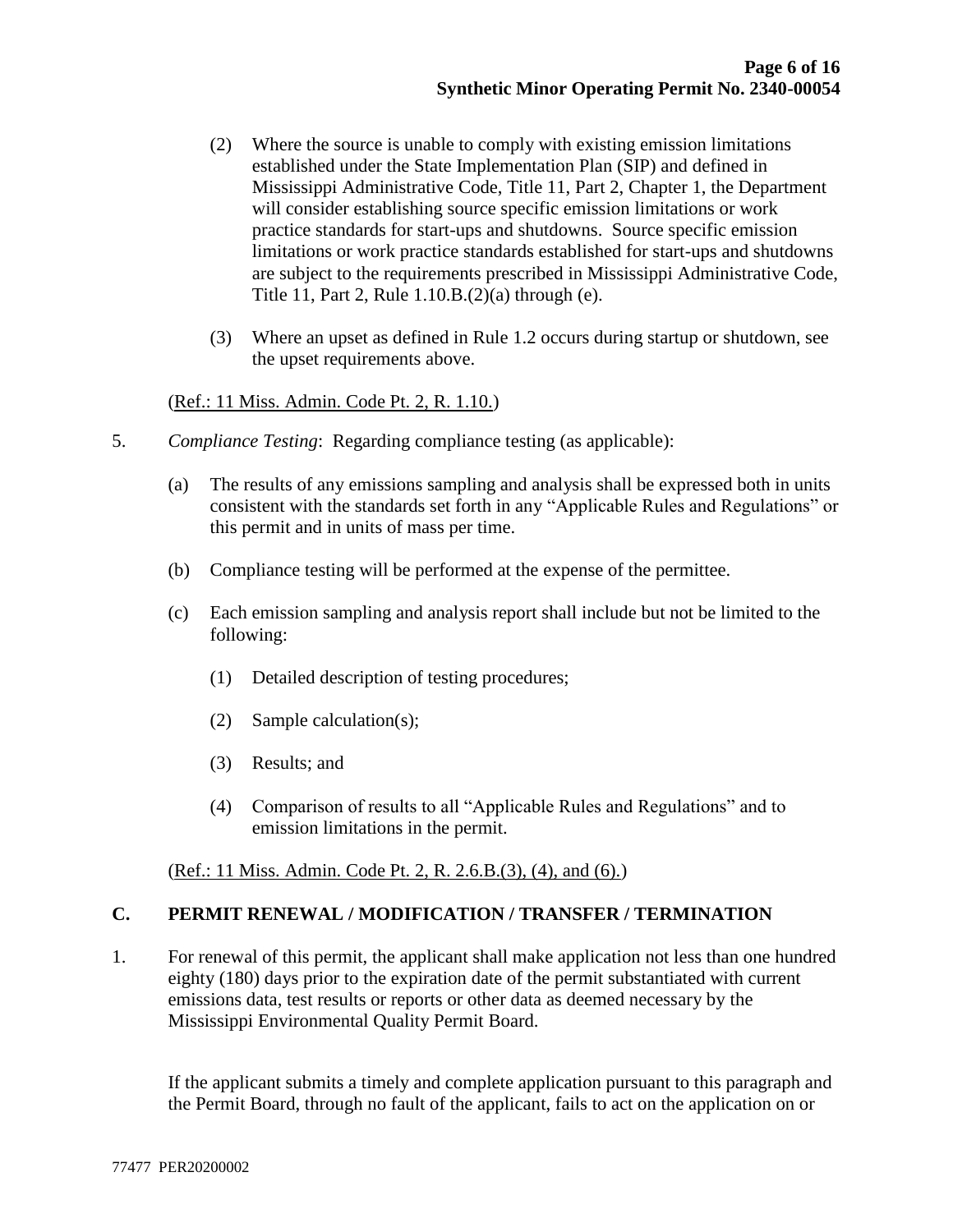before the expiration date of the existing permit, the applicant shall continue to operate the stationary source under the terms and conditions of the expired permit, which shall remain in effect until final action on the application is taken by the Permit Board. Permit expiration terminates the source's ability to operate unless a timely and complete renewal application has been submitted.

(Ref.: 11 Miss. Admin. Code Pt. 2, R. 2.8.)

2. The permittee shall furnish to the MDEQ within a reasonable time any information the MDEQ may request in writing to determine whether cause exists for modifying, revoking and reissuing, or terminating the permit or to determine compliance with the permit. Upon request, the permittee shall also furnish to the MDEQ copies of records required to be kept by the permit or, for information claimed to be confidential, the permittee shall furnish such records to the MDEQ along with a claim of confidentiality. The permittee may furnish such records directly to the Administrator along with a claim of confidentiality.

(Ref.: 11 Miss. Admin. Code Pt. 2, R. 2.2.B.(15)(d).)

3. The permit and/or any part thereof may be modified, revoked, reopened, and reissued, or terminated for cause. Sufficient cause for a permit to be reopened shall exist when an air emissions stationary source becomes subject to Title V. The filing of a request by the permittee for a permit modification, revocation and reissuance, or termination, or of a notification of planned changes or anticipated noncompliance does not stay any permit condition.

(Ref.: 11 Miss. Admin. Code Pt. 2, R. 2.2.B.(15)(b).)

- 4. After notice and opportunity for a hearing, this permit may be modified, suspended, or revoked in whole or in part during its term for cause including, but not limited to:
	- (a) Persistent violation of any terms or conditions of this permit.
	- (b) Obtaining this permit by misrepresentation or failure to disclose fully all relevant facts; or
	- (c) A change in federal, state, or local laws or regulations that require either a temporary or permanent reduction or elimination of previously authorized air emission.

(Ref.: 11 Miss. Admin. Code Pt. 2, R. 2.2.C.)

5. This permit may only be transferred upon approval of the Mississippi Environmental Quality Permit Board.

(Ref.: 11 Miss. Admin. Code Pt. 2, R. 2.16.B.)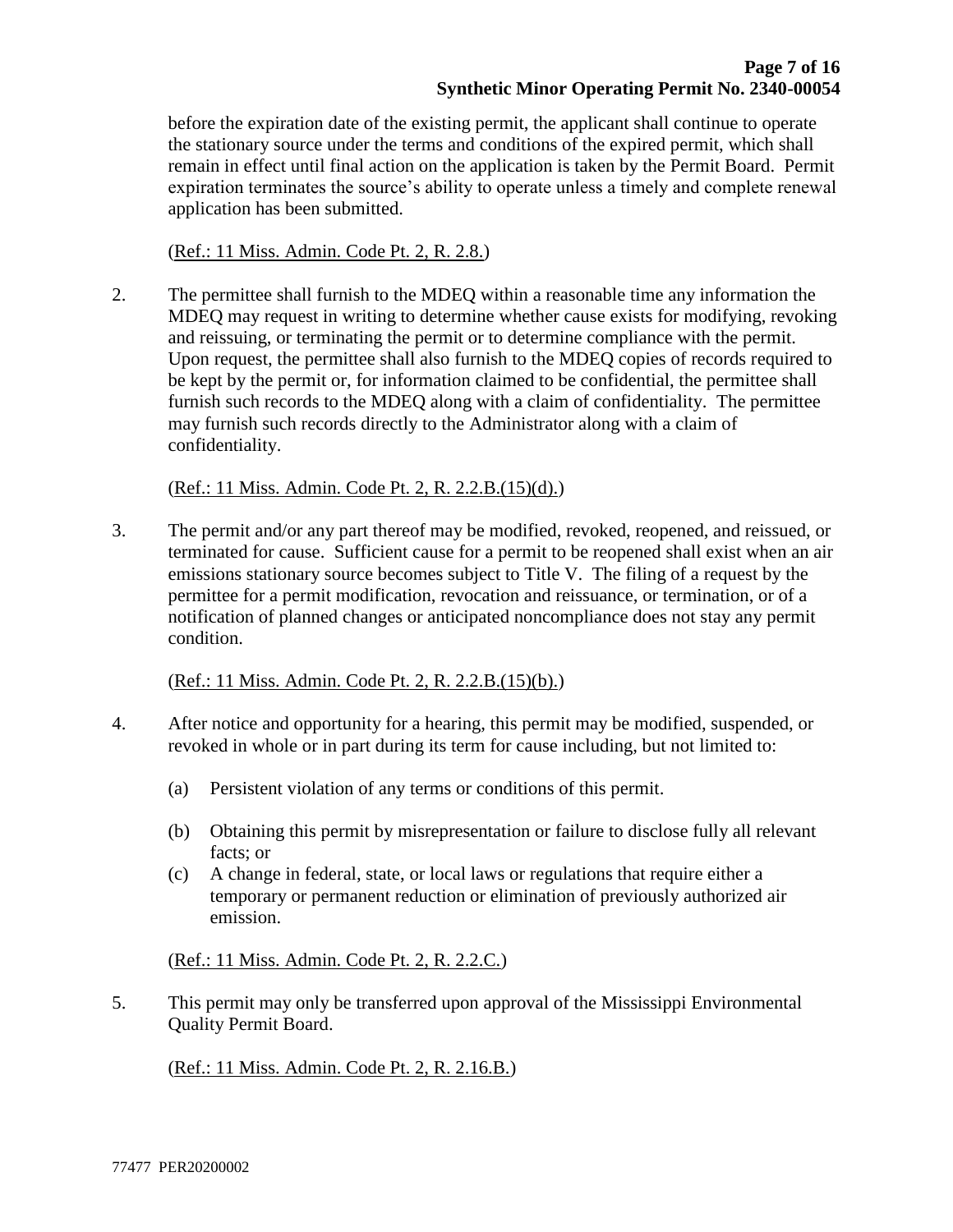# **SECTION 2 EMISSION POINT DESCRIPTION**

The permittee is authorized to operate air emissions equipment, as described in the following table:

| <b>Emission</b><br>Point | <b>Description</b>                                                                                                                                       |  |  |  |
|--------------------------|----------------------------------------------------------------------------------------------------------------------------------------------------------|--|--|--|
| $AA-000$                 | Facility-Wide [Scranton Manufacturing Company, Inc. (d.b.a. McLaughlin Family Companies, Inc.<br>$-$ NewWay $)]$                                         |  |  |  |
| $AB-001$                 | Facility-Wide Metalworking Operations [consists of the following:]                                                                                       |  |  |  |
|                          | Welding Activities [includes twenty-five (25) individual units]                                                                                          |  |  |  |
|                          | Laser Cutting Activities [includes one (1) laser cutting machine equipped with a cartridge filter<br>to control emissions                                |  |  |  |
|                          | Plasma Cutting Activities [includes one (1) plasma cutting machine equipped with a cartridge<br>filter to control emissions]                             |  |  |  |
|                          | Grinding, Shearing, Forming, and Drilling Activities                                                                                                     |  |  |  |
| $AB-002$                 | Facility-Wide Surface Coating Operations [consists of two (2) spray paint booths; the exhaust from<br>each booth is routed through fabric filter panels] |  |  |  |
| $AB-003$                 | 2.0 MMBTU / Hour Natural Gas-Fired Curing Oven                                                                                                           |  |  |  |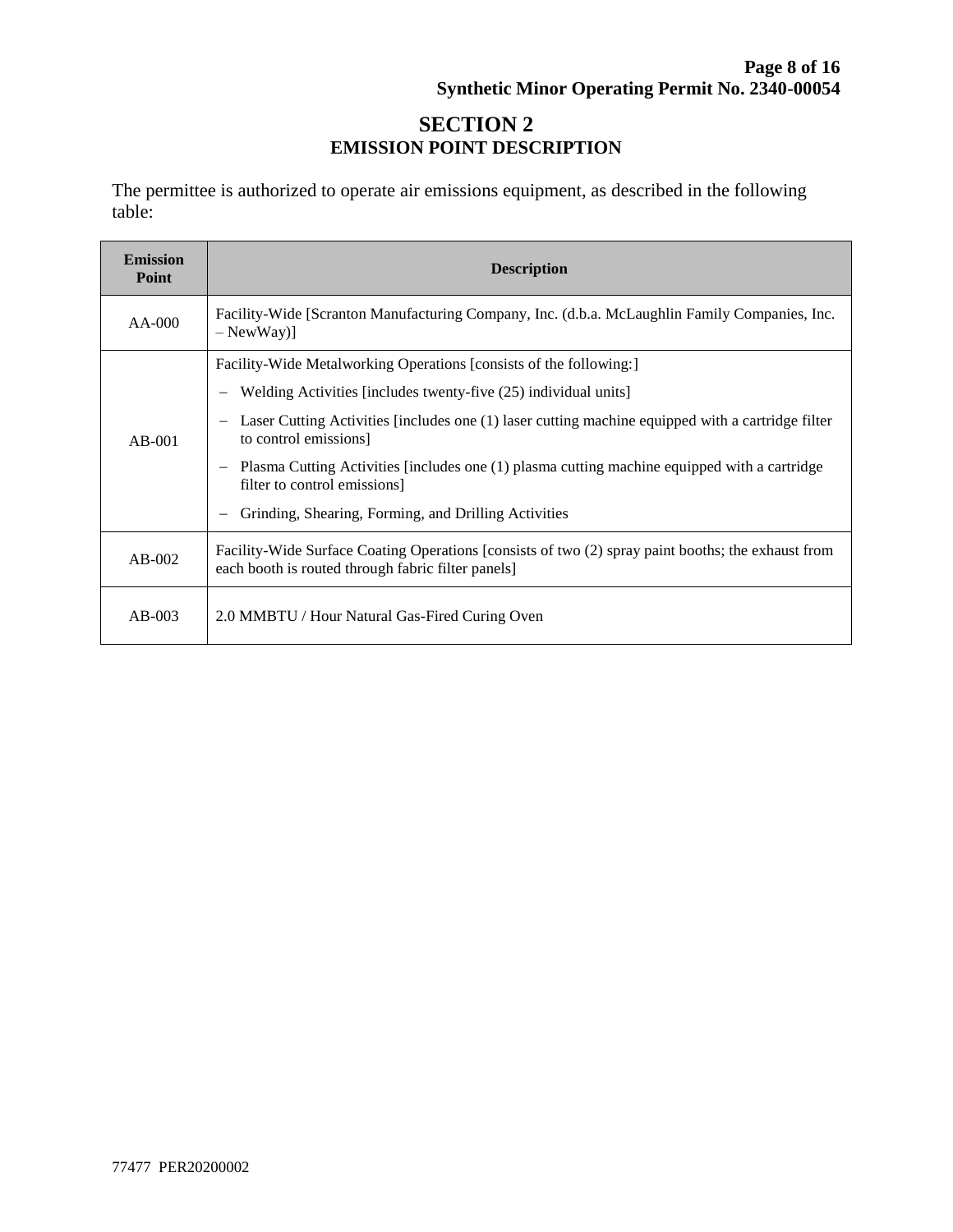| <b>Emission</b><br>Point(s) | <b>Applicable Requirement(s)</b>                   | <b>Condition</b><br><b>Number</b> | Pollutant(s) /<br>Parameter(s) | Limitation(s) / Standard(s)                                          |
|-----------------------------|----------------------------------------------------|-----------------------------------|--------------------------------|----------------------------------------------------------------------|
| $AA-000$                    | 11 Miss. Admin. Code Pt. 2, R.<br>1.3.A.           | 3.1                               |                                | 40%                                                                  |
|                             | 11 Miss. Admin. Code Pt. 2, R.<br>1.3.B.           | 3.2                               | Opacity                        |                                                                      |
| $AB-001$<br>$AB-002$        | 11 Miss. Admin. Code Pt. 2, R.<br>2.2.B.(10).      | 3.3                               | <b>HAPs</b>                    | 9.0 tpy (Individual)<br>24.0 tpy (Total)<br>(12-Month Rolling Total) |
|                             | 11 Miss. Admin. Code Pt. 2, R.<br>$1.3.F.(1)$ .    | 3.4                               | <b>PM</b><br>(filterable only) | $E = 4.1 (p^{0.67})$                                                 |
| $AB-002$                    | 11 Miss. Admin. Code Pt. 2, R.<br>2.2.B.(10).      | 3.5                               | <b>VOCs</b>                    | 99.0 tpy (12-Month Rolling Total)                                    |
| $AB-003$                    | 11 Miss. Admin. Code Pt. 2, R.<br>$1.3.D.(1)(a)$ . | 3.6                               | <b>PM</b>                      | 0.6 Pounds / MMBTU per Hour                                          |
|                             | 11 Miss. Admin. Code Pt. 2, R.<br>$1.4(1)$ .       | 3.7                               | SO <sub>2</sub>                | 4.8 Pounds / MMBTU Heat Input<br>(As Applicable)                     |

# **SECTION 3 EMISSION LIMITATIONS AND STANDARDS**

3.1 For Emission Point AA-000 (Facility-Wide), except as otherwise specified herein, the permittee shall not cause or allow the emission of smoke from a point source into the open air that exceeds forty percent (40%) opacity from any process on-site.

Start-up operations may produce emissions that exceed 40% opacity for up to fifteen (15) minutes per start-up in any one hour and not to exceed three (3) start-ups per stack in any twenty-four (24) hour period.

(Ref.: 11 Miss. Admin. Code Pt. 2, R. 1.3.A.)

3.2 For Emission Point AA-000 (Facility-Wide), unless otherwise specified herein, the permittee shall not discharge into the ambient (from any point source) any air contaminant of such opacity as to obscure an observer's view to a degree in excess of forty percent (40%) opacity. This shall not apply to vision obscuration caused by uncombined water droplets.

(Ref.: 11 Miss. Admin. Code Pt. 2, R. 1.3.B.)

3.3 For Emission Points AB-001 and AB-002, the permittee shall respectively limit the emission of any individual hazardous air pollutant (HAP) to no more than 9.0 tpy based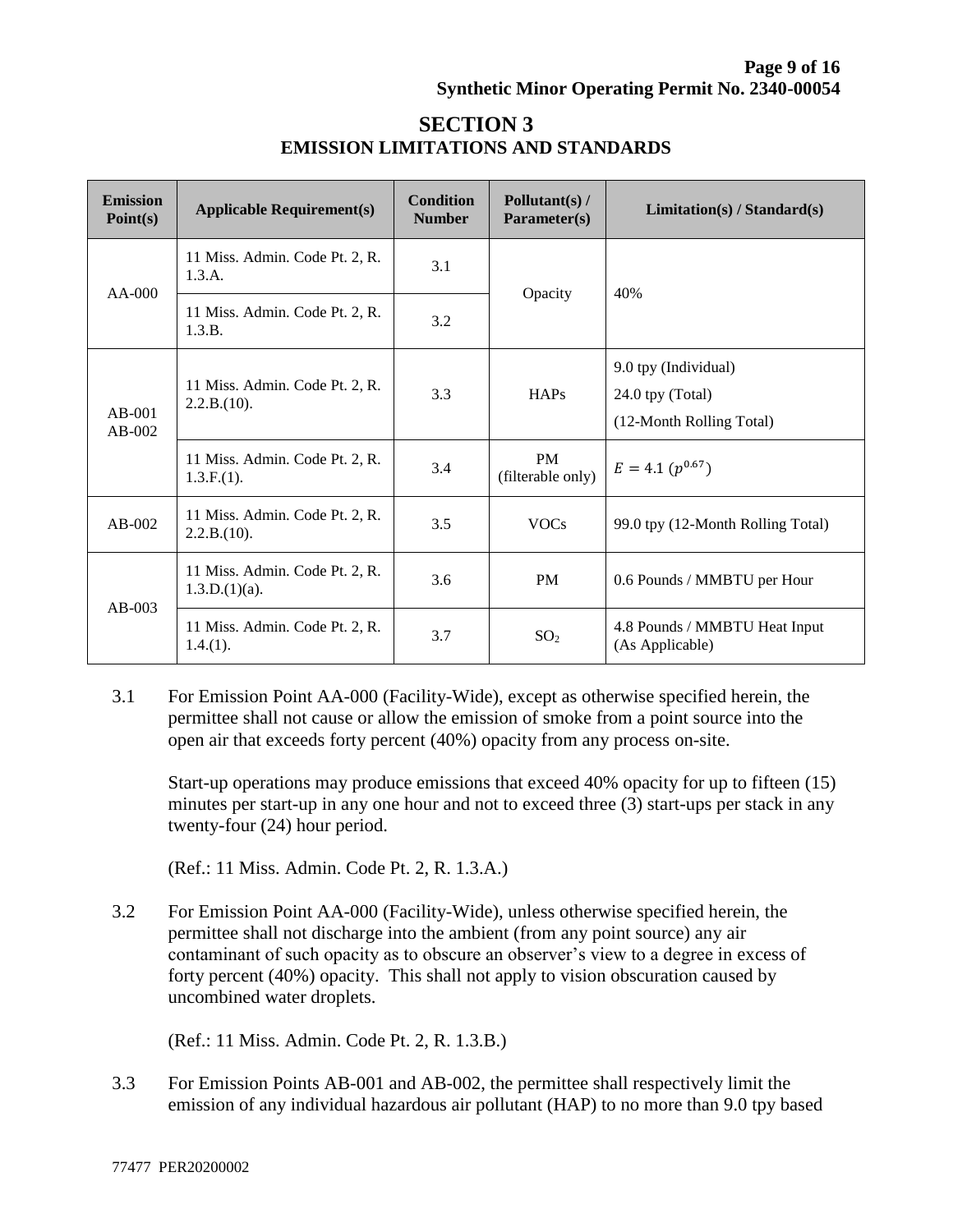on a 12-month rolling total basis and all HAPs in total to no more than 24.0 tpy based on a 12-month rolling total basis.

(Ref.: 11 Miss. Admin. Code Pt. 2, R. 2.2.B.(10).)

3.4 For Emission Points AB-001 and AB-002, except as otherwise specified herein, limited herein or as applicable, the permittee shall not cause or allow the emission of particulate matter (PM) in total quantities in any one (1) hour from any manufacturing process (which includes any associated stacks, vents, outlets, or combination thereof) to exceed the amount determined by the following relationship:

$$
E=4.1\ (p^{0.67})
$$

Where "*E*" is the emission rate in pounds per hour and "*p*" is the process weight input rate in tons per hour.

(Ref.: 11 Miss. Admin. Code Pt. 2, R. 1.3.F.(1).)

3.5 For Emission Point AB-002, the permittee shall limit the total emission of volatile organic compounds (VOCs) to no more than 99.0 tons per year (tpy) based on a rolling 12-month total.

(Ref.: 11 Miss. Admin. Code Pt. 2, R. 2.2.B.(10).)

3.6 For Emission Point AB-003, except as otherwise specified or limited herein, the maximum emission of ash and/or particulate matter (PM) from each individual process unit shall not exceed 0.6 pounds per MMBTU per hour heat input.

(Ref.: 11 Miss. Admin. Code Pt. 2, R. 1.3.D.(1)(a).)

3.7 For Emission Point AB-003, where applicable, the maximum discharge of sulfur oxides from fuel burning equipment in which heat is produced by in-direct heat transfer shall not exceed 4.8 pounds (measured as sulfur dioxide or  $SO<sub>2</sub>$ ) per million BTU (MMBTU) heat input.

(Ref.: 11 Miss. Admin. Code Pt. 2, R. 1.4.A.(1).)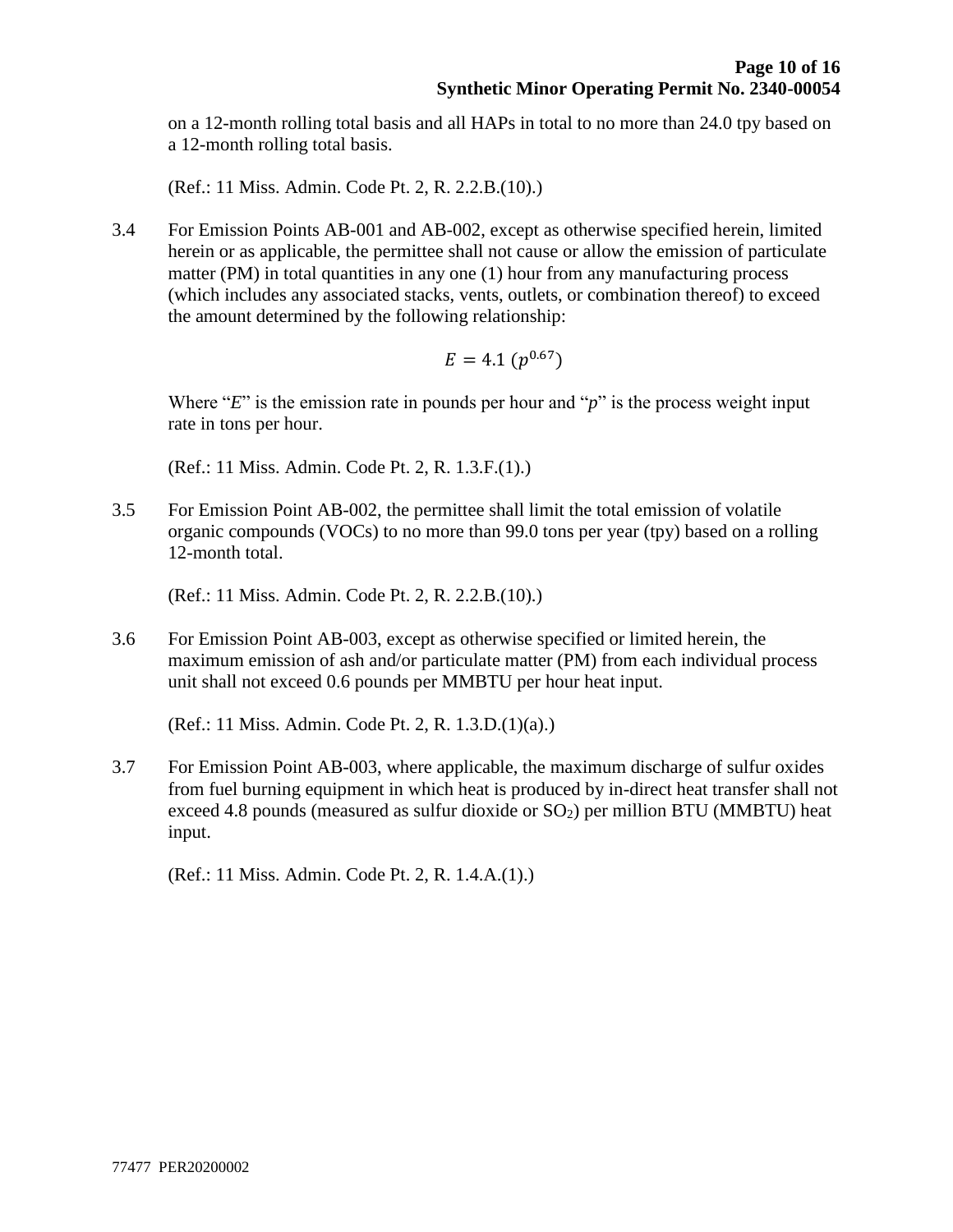# **SECTION 4 WORK PRACTICE STANDARDS**

#### THIS SECTION WAS INTENTIONALLY LEFT BLANK BECAUSE NO WORK PRACTICE STANDARDS APPLY TO THIS PERMIT ACTION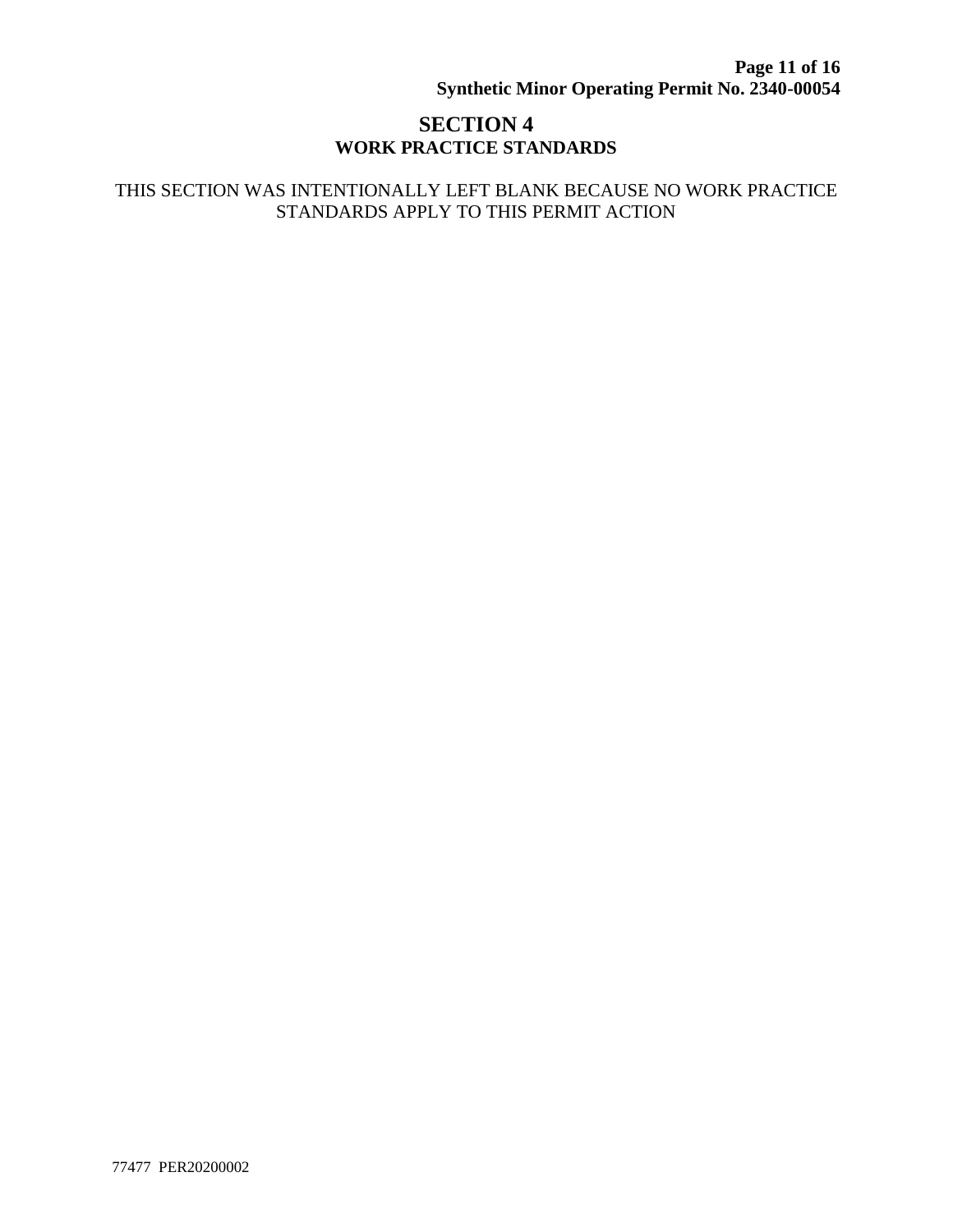# **SECTION 5 MONITORING AND RECORDKEEPING REQUIREMENTS**

| <b>Emission</b><br>Point(s) | <b>Applicable Requirement(s)</b>              | <b>Condition</b><br><b>Number</b> | Pollutant /<br><b>Parameter</b> | <b>Monitoring / Recordkeeping Requirement(s)</b>                                                                                                                   |
|-----------------------------|-----------------------------------------------|-----------------------------------|---------------------------------|--------------------------------------------------------------------------------------------------------------------------------------------------------------------|
| $AA-000$                    | 11 Miss. Admin. Code Pt. 2, R.<br>2.9.        | 5.1                               | Recordkeeping                   | Maintain Records for a Minimum of Five (5)<br>Years                                                                                                                |
| $AB-001$<br>$AB-002$        | 11 Miss. Admin. Code Pt. 2, R.<br>2.2.B.(11). | 5.2                               | <b>HAPs</b>                     | Calculate and Record Emissions (Monthly and<br>12-Month Rolling Total)                                                                                             |
| $AB-001$                    | 11 Miss. Admin. Code Pt. 2, R.<br>2.2.B.(11). | 5.3                               | HAPs<br>(Metal)                 | Record and Maintain Operational Data for<br><b>Welding Activities (Monthly)</b>                                                                                    |
|                             |                                               | 5.4                               |                                 | Record and Maintain Operational Data for Laser<br>Cutting and Plasma Cutting Activities (Monthly)                                                                  |
|                             |                                               | 5.5                               |                                 | Perform and Record Regular Inspections of a<br>Cartridge Filter in Accordance with<br>Manufacturer's Instructions (Laser Cutting and<br>Plasma Cutting Activities) |
| $AB-002$                    | 11 Miss. Admin. Code Pt. 2, R.<br>2.2.B.(11). | 5.6                               | <b>VOCs</b>                     | Calculate and Record Emissions (Monthly;<br>Rolling 12-Month Total)                                                                                                |
|                             |                                               | 5.7                               | <b>VOCs</b><br><b>HAPs</b>      | Record and Maintain Surface Coating Usage and<br>Specifications (Monthly)                                                                                          |

5.1 For Emission Point AA-000 (Facility-Wide), except as otherwise specified or limited herein, the permittee shall retain all required records, monitoring data, supporting information, and reports for a period of at least five (5) years from the date of the monitoring sample, measurement, report, or application. Supporting information includes all calibration and maintenance records, all original strip-chart recordings or other data from continuous monitoring instrumentation, and copies of all reports required by this permit. Copies of such records shall be submitted to the MDEQ as required by "Applicable Rules and Regulations" of this permit upon request.

(Ref.: 11 Miss. Admin. Code, Pt. 2, R. 2.9.)

5.2 For Emission Points AB-001 and AB-002, the permittee shall calculate and record the respective total emission of each individual hazardous air pollutant (HAP), and all HAPs combined in tons from all sources that can reasonably emit the pollutant(s) both monthly and on a rolling 12-month total.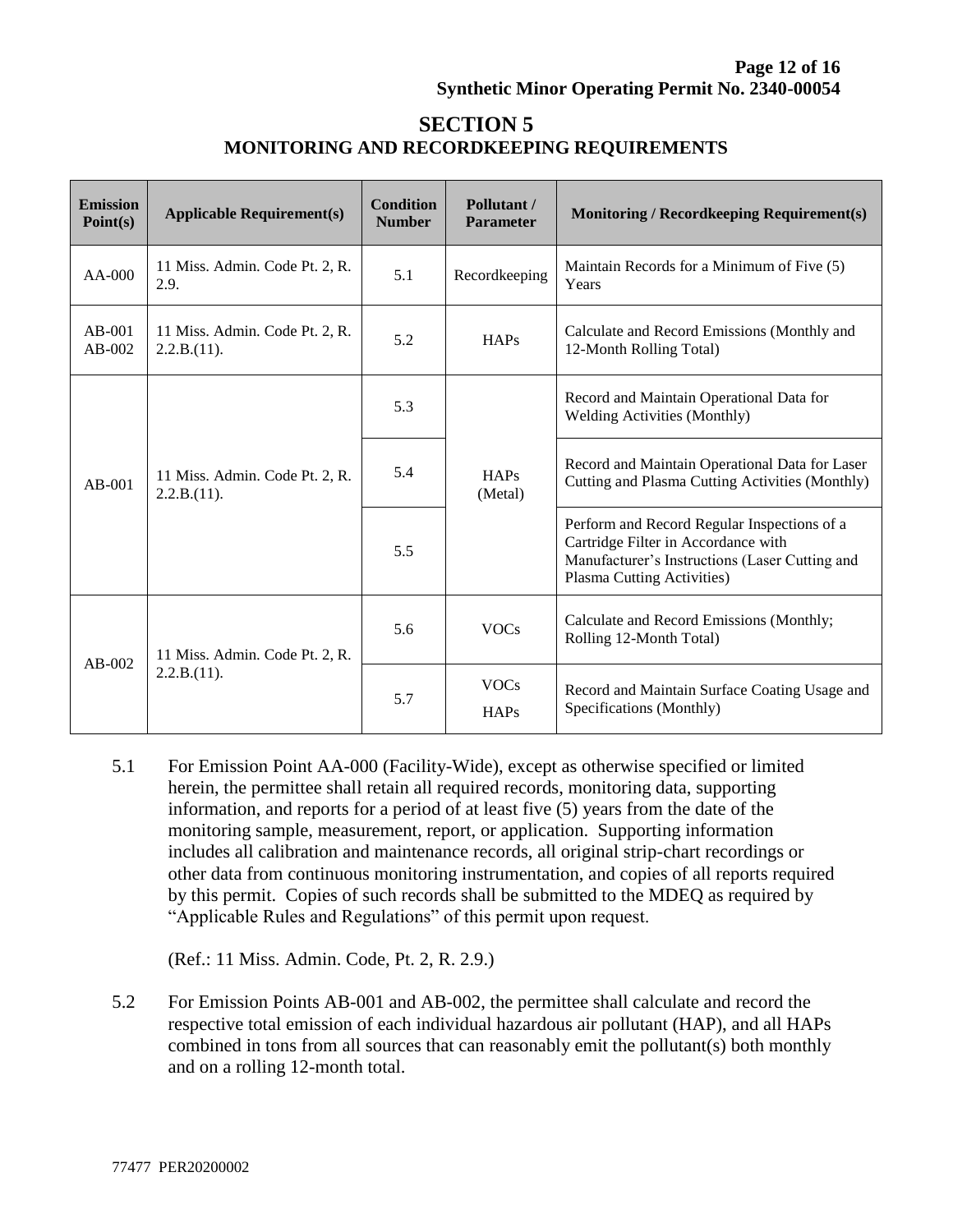Unless otherwise specified herein, the permittee shall include all reference data utilized to calculate emissions (*e.g.* operational data required by Conditions 5.3 through 5.5 and 5.7; applicable emission factors; engineering judgement determinations; etc.).

(Ref.: 11 Miss. Admin. Code Pt. 2, R. 2.2.B.(11).)

5.3 For Emission Point AB-001 (Welding Activities), the permittee shall monitor and record both the quantity (in pounds) and type of welding wire and/or welding electrode consumed on a monthly basis.

(Ref.: 11 Miss. Admin. Code Pt. 2, R. 2.2.B.(11).)

- 5.4 For Emission Point AB-001 (Laser Cutting and Plasma Cutting Activities), the permittee shall monitor, record, and maintain the following information on a monthly basis:
	- (a) The total duration (in hours) spent cutting sheet metal; and
	- (b) Documentation that details the weight percent (wt.%) of any metal hazardous air pollutant (HAP) present in any metal cut.

(Ref.: 11 Miss. Admin. Code Pt. 2, R. 2.2.B.(11).)

5.5 For Emission Point AB-001 (Laser Cutting and Plasma Cutting Activities), the permittee shall perform and record a regular inspection and replacement of the cartridge filter for a cutting activity in accordance with the manufacturer's instructions.

(Ref.: 11 Miss. Admin. Code Pt. 2, R. 2.2.B.(11).)

5.6 For Emission Points AB-002, the permittee shall calculate and record the total emission of volatile organic compounds (VOCs) both monthly and on a 12-month rolling total.

Unless otherwise specified herein, the permittee shall include all reference data utilized to calculate emissions (*e.g.* operational data required by Condition 5.7; applicable emission factors; engineering judgement determinations; etc.).

(Ref.: 11 Miss. Admin. Code Pt. 2, R. 2.2.B.(11).)

- 5.7 For Emission Point AB-002, the permittee shall monitor and record the total volume (in gallons) of any surface coating material (*e.g.* thinner, solvent, primer, paint, etc.) used that contains a volatile organic compound (VOC) and/or hazardous air pollutant (HAP). Additionally, the permittee shall maintain documentation for any coating material that includes (at a minimum) the following information:
	- (a) The product name and identification;
	- (b) The density (in pounds per gallon);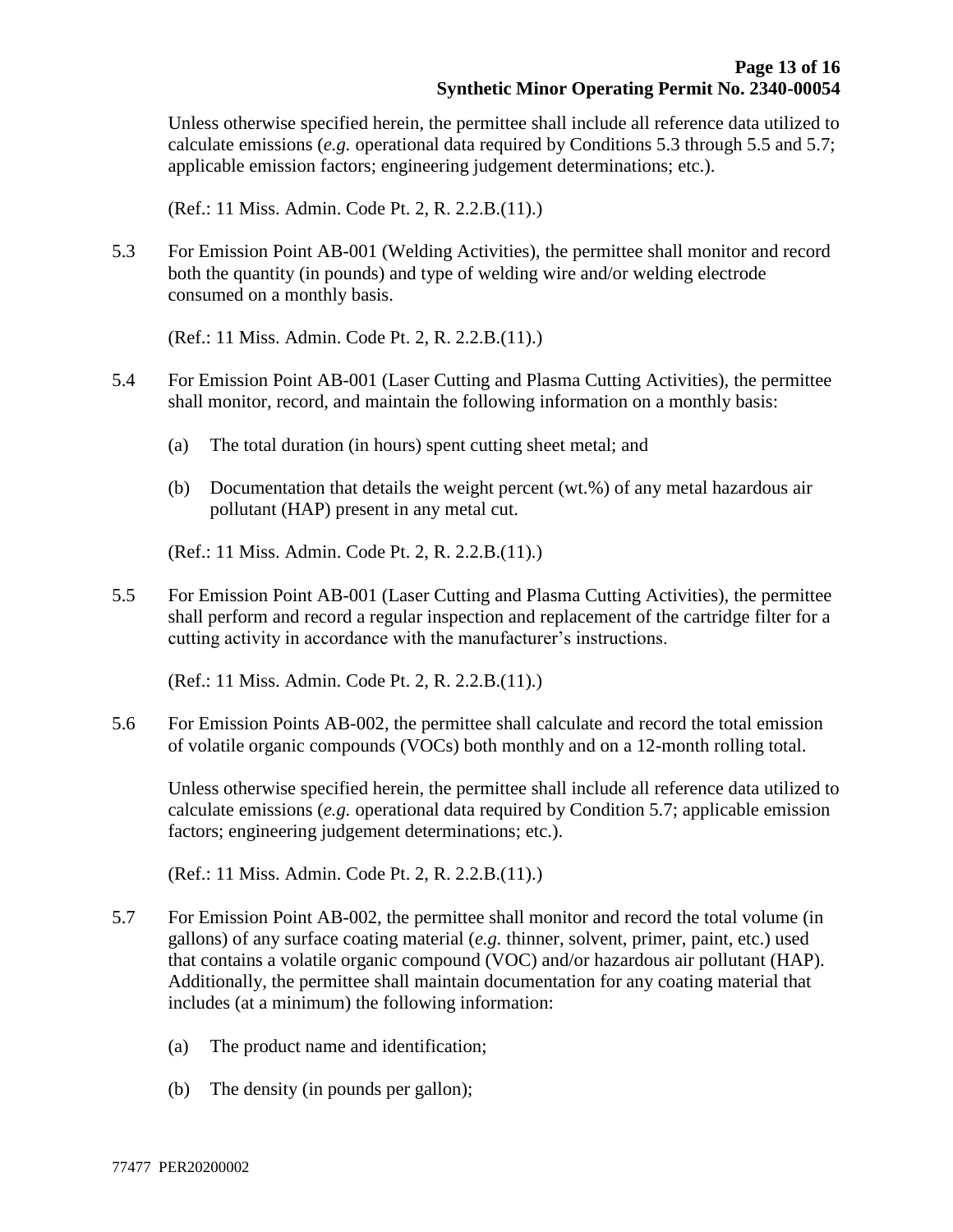- (c) The weight percentage (wt.%) of the volatile organic compound (VOC) content; and
- (d) The wt.% of any individual hazardous air pollutant (HAP).

(Ref.: 11 Miss. Admin. Code Pt. 2, R. 2.2.B.(11).)

5.8 For Emission Point AB-002, the permittee shall perform and record the regular inspection and replacement of fabric filter panels in each paint booth in accordance with the manufacturer's instructions. Additionally, the permittee shall maintain documentation that identifies the capture efficiency of the filter panels used in a paint booth.

(Ref.: 11 Miss. Admin. Code Pt. 2, R. 2.2.B.(11).)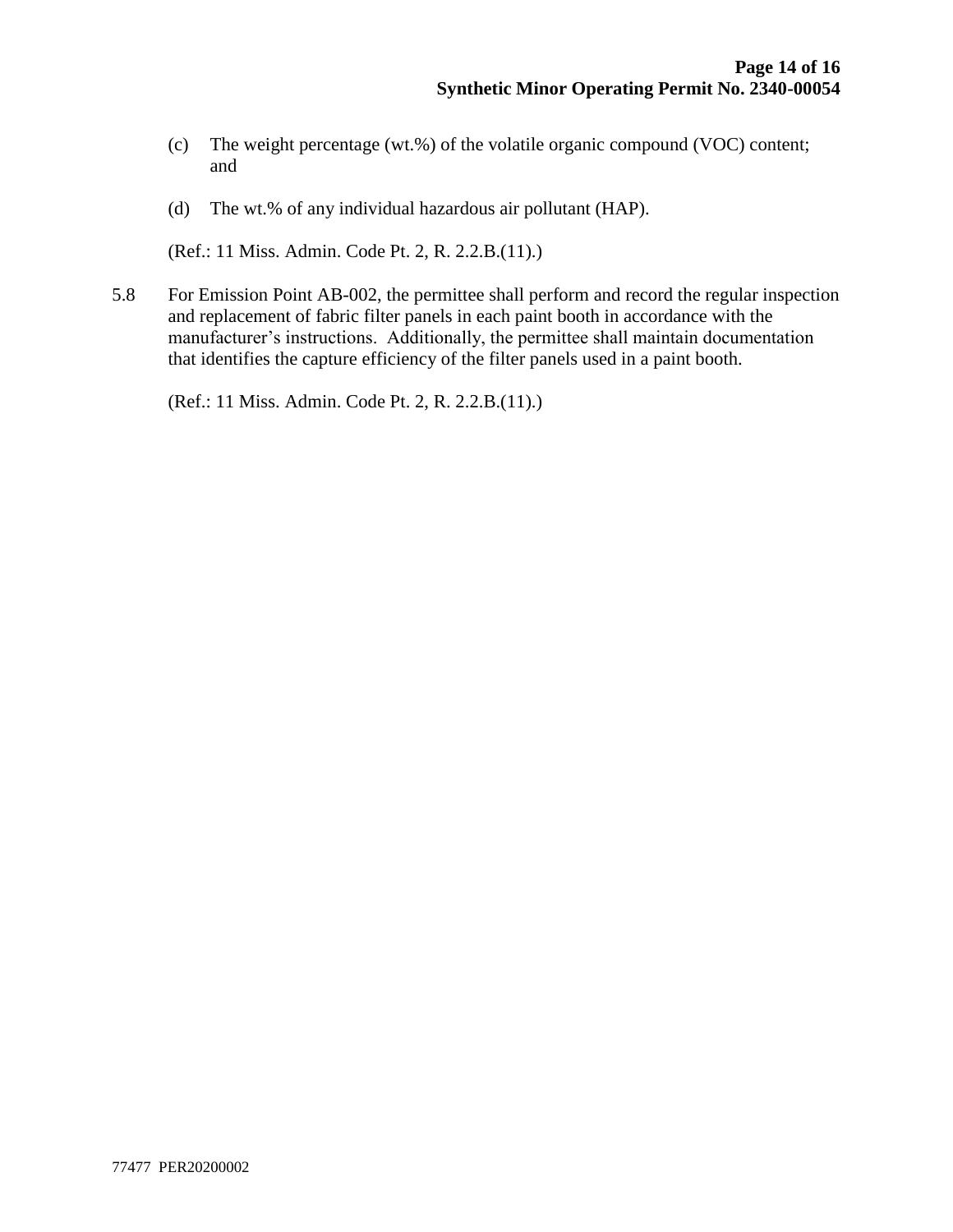# **SECTION 6 REPORTING REQUIREMENTS**

| <b>Emission</b><br>Point(s) | <b>Applicable Requirement(s)</b>              | <b>Condition</b><br><b>Number</b> | <b>Reporting Requirement(s)</b>                                           |  |
|-----------------------------|-----------------------------------------------|-----------------------------------|---------------------------------------------------------------------------|--|
| $AA-000$                    | 11 Miss. Admin. Code Pt. 2, R.<br>2.2.B.(11). | 6.1                               | Report Deviation from Requirements Within Five (5)<br><b>Working Days</b> |  |
|                             |                                               | 6.2                               | Submit an Annual Monitoring Report (AMR)                                  |  |
|                             |                                               | 6.3                               | Submit Documents Certified by a Responsible Official                      |  |
|                             |                                               | 6.4                               | Submit VOC and HAP Emissions                                              |  |
| $AB-001$                    | 11 Miss. Admin. Code Pt. 2, R.<br>2.2.B.(11). | 6.5                               | Submit Facility-Wide Metalworking Operational Data                        |  |
| $AB-002$                    | 11 Miss. Admin. Code Pt. 2, R.<br>2.2.B.(11). | 6.6                               | Submit Facility-Wide Surface Coating Usage Data /<br>Specifications       |  |

6.1 For Emission Point AA-000 (Facility-Wide), except as otherwise specified herein, the permittee shall report all deviations from permit requirements, including those attributable to upsets, the probable cause of such deviations, and any corrective action(s) and/or preventive measures taken. The report shall be submitted to the MDEQ within five (5) working days of the time the deviation began.

(Ref.: 11 Miss. Admin. Code Pt. 2, R. 2.2.B.(11).)

6.2 For Emission Point AA-000 (Facility-Wide), except as otherwise specified herein, the permittee shall submit an annual monitoring report (AMR) postmarked no later than January  $31<sup>st</sup>$  of each year for the preceding calendar year. This report shall contain any required monitoring specified in Section 6 of this permit. Additionally, all instances of deviations from permit requirements shall be clearly identified within the report. Where no monitoring data is required to be reported and/or there are no deviations to report, the report shall contain the appropriate negative declaration.

(Ref.: 11 Miss. Admin. Code Pt. 2, R. 2.2.B.(11).)

6.3 Any document required by this permit to be submitted to the MDEQ shall contain a certification signed by a Responsible Official (RO) that affirms, based on the information and belief formed after reasonable inquiry, the statements and information in the document are true, accurate, and complete.